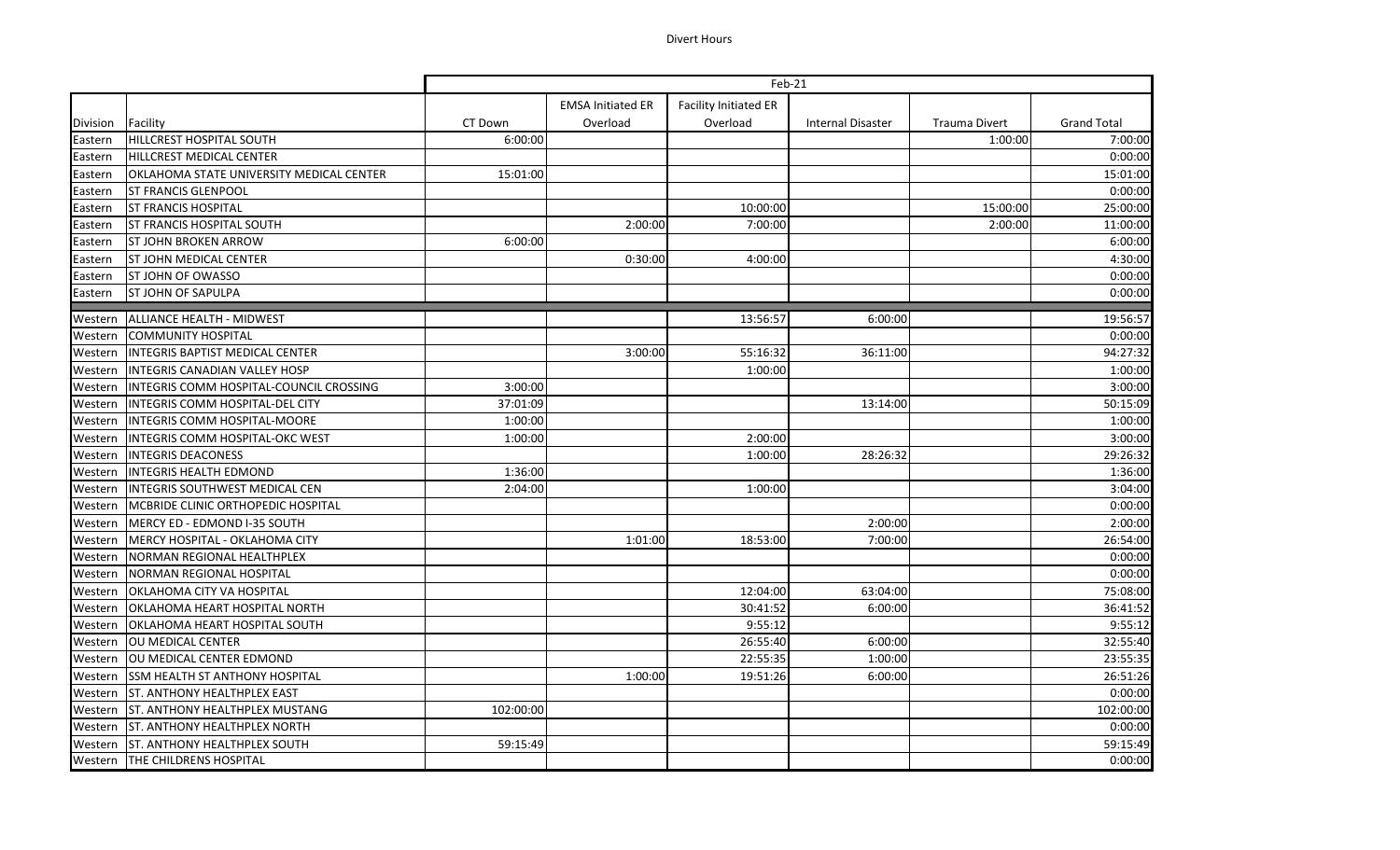|          |                                          | Feb-21         |           |                |
|----------|------------------------------------------|----------------|-----------|----------------|
|          |                                          | Pri. 1 TX      | Pri. 3 TX |                |
| Division | Facility                                 | (RLS)          | (No RLS)  | Total          |
| Eastern  | HILLCREST HOSPITAL SOUTH                 |                |           | 0              |
| Eastern  | HILLCREST MEDICAL CENTER                 |                |           | 0              |
| Eastern  | OKLAHOMA STATE UNIVERSITY MEDICAL CENTER |                | 1         | 1              |
| Eastern  | <b>ST FRANCIS HOSPITAL</b>               | 1              | 2         | 3              |
| Eastern  | ST FRANCIS HOSPITAL SOUTH                |                |           | $\pmb{0}$      |
| Eastern  | ST JOHN BROKEN ARROW                     |                |           | 0              |
| Eastern  | ST JOHN MEDICAL CENTER                   |                | 1         | $\mathbf{1}$   |
| Eastern  | ST JOHN OF OWASSO                        |                |           | 0              |
| Eastern  | <b>ST JOHN OF SAPULPA</b>                |                |           | 0              |
|          |                                          |                |           |                |
| Western  | <b>ALLIANCE HEALTH - MIDWEST</b>         |                |           | $\mathbf 0$    |
| Western  | <b>COMMUNITY HOSPITAL</b>                |                |           | 0              |
| Western  | <b>INTEGRIS BAPTIST MEDICAL CENTER</b>   | 1              | 6         | $\overline{7}$ |
| Western  | <b>INTEGRIS CANADIAN VALLEY HOSP</b>     |                |           | $\pmb{0}$      |
| Western  | INTEGRIS COMM HOSPITAL-COUNCIL CROSSING  |                |           | $\pmb{0}$      |
| Western  | <b>INTEGRIS COMM HOSPITAL-DEL CITY</b>   |                |           | $\pmb{0}$      |
| Western  | INTEGRIS COMM HOSPITAL-MOORE             |                |           | 0              |
| Western  | <b>INTEGRIS COMM HOSPITAL-OKC WEST</b>   |                |           | 0              |
| Western  | <b>INTEGRIS CANADIAN VALLEY HOSP</b>     |                |           | 0              |
| Western  | <b>INTEGRIS DEACONESS</b>                |                | 2         | $\overline{2}$ |
| Western  | <b>INTEGRIS HEALTH EDMOND</b>            |                |           | $\pmb{0}$      |
| Western  | <b>INTEGRIS SOUTHWEST MEDICAL CEN</b>    |                |           | 0              |
| Western  | MCBRIDE CLINIC ORTHOPEDIC HOSPITAL       |                |           | 0              |
| Western  | MERCY ED - EDMOND I-35 SOUTH             |                |           | 0              |
| Western  | <b>MERCY HOSPITAL - OKLAHOMA CITY</b>    |                | 1         | $\mathbf{1}$   |
| Western  | NORMAN REGIONAL HEALTHPLEX               |                |           | 0              |
| Western  | NORMAN REGIONAL HOSPITAL                 |                |           | 0              |
| Western  | OKLAHOMA CITY VA HOSPITAL                |                |           | $\pmb{0}$      |
| Western  | OKLAHOMA HEART HOSPITAL NORTH            | $\overline{2}$ | 1         | 3              |
| Western  | OKLAHOMA HEART HOSPITAL SOUTH            |                |           | 0              |
| Western  | <b>OU MEDICAL CENTER</b>                 | $\mathbf{1}$   | 3         | 4              |
| Western  | OU MEDICAL CENTER EDMOND                 |                |           | 0              |
| Western  | SSM HEALTH ST ANTHONY HOSPITAL           |                | 1         | $\mathbf{1}$   |
| Western  | ST. ANTHONY HEALTHPLEX EAST              |                |           | 0              |
| Western  | ST. ANTHONY HEALTHPLEX MUSTANG           |                |           | 0              |
| Western  | ST. ANTHONY HEALTHPLEX NORTH             |                |           | 0              |
| Western  | ST. ANTHONY HEALTHPLEX SOUTH             |                | 1         | $\mathbf{1}$   |
| Western  | THE CHILDRENS HOSPITAL                   |                |           | $\overline{0}$ |

RLS = Red Lights and Siren No RLS = No Red Lights and Siren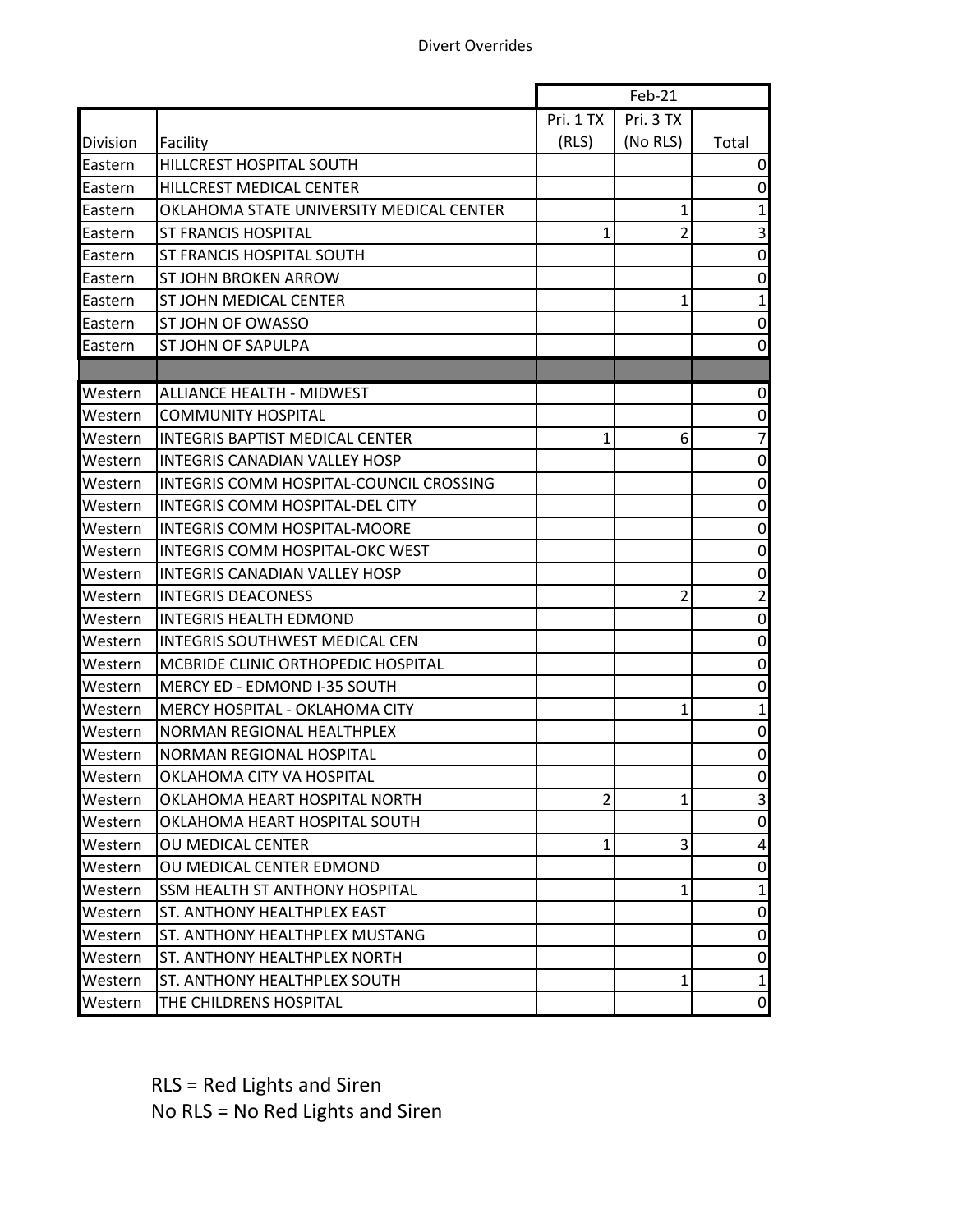## Patients Diverted Report

For the period from 2/1/2021 to 2/28/2021

Division: Eastern Dispatch Diverting Facility: ST FRANCIS HOSPITAL Final Destination: OKLAHOMA STATE UNIVERSITY MEDICAL CENTER 1 Medic Impression: Abdominal Pain, 1 patient

**Total Diverts By: ST FRANCIS HOSPITAL 1**